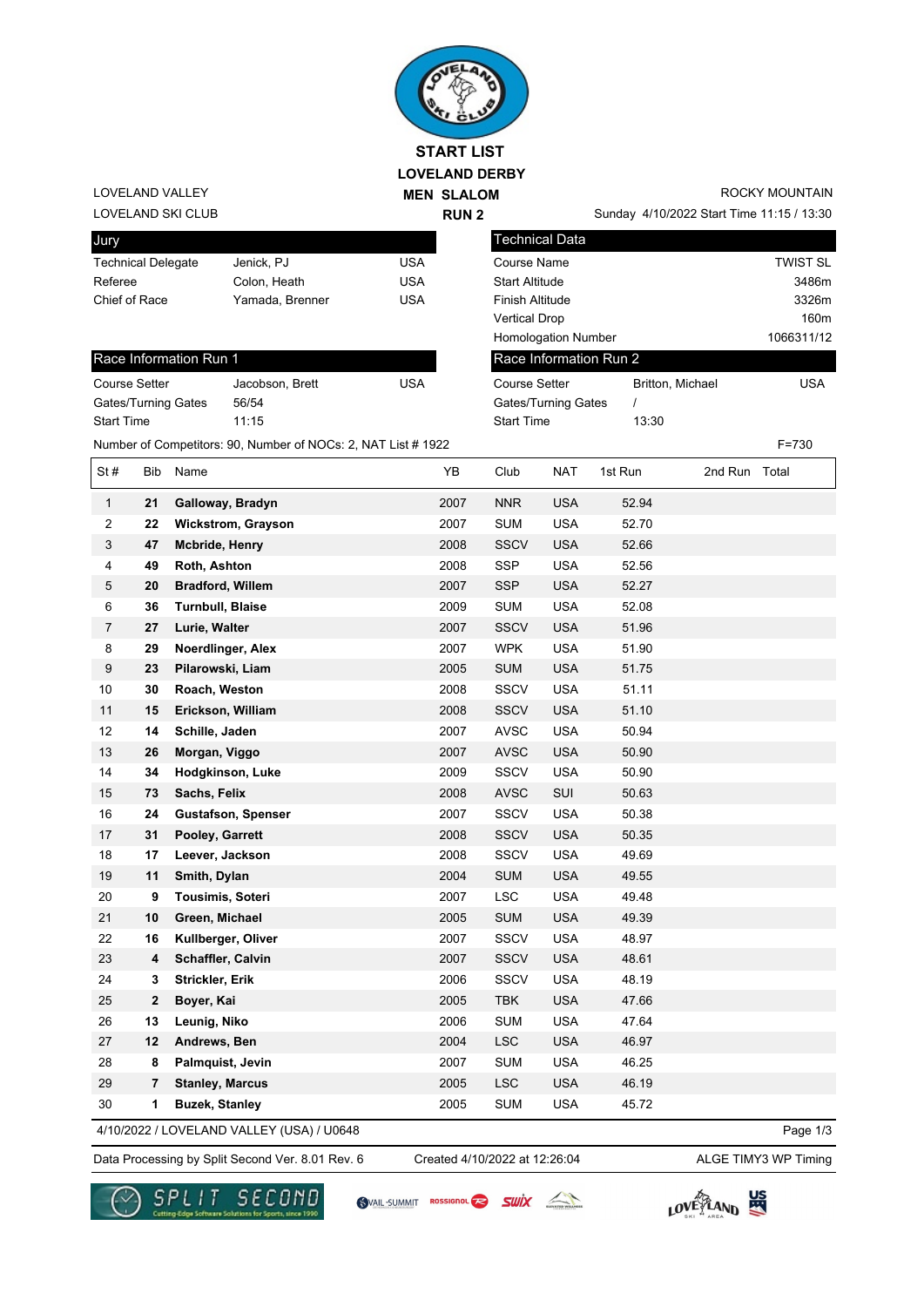| <b>START LIST</b> |
|-------------------|
|-------------------|

**LOVELAND DERBY MEN SLALOM** 

LOVELAND SKI CLUB LOVELAND VALLEY

| LOVELAND SKI CLUB |     | <b>RUN2</b>               |      |              | Sunday 4/10/2022 Start Time 11:15 / 13:30 |         |               |  |
|-------------------|-----|---------------------------|------|--------------|-------------------------------------------|---------|---------------|--|
| St#               | Bib | Name                      | YB   | Club         | <b>NAT</b>                                | 1st Run | 2nd Run Total |  |
| 31                | 18  | Napoli, Enzo              | 2007 | <b>SSCV</b>  | <b>USA</b>                                | 53.03   |               |  |
| 32                | 28  | McLean, Erich             | 2007 | <b>TBK</b>   | <b>USA</b>                                | 53.16   |               |  |
| 33                | 67  | Smalls, Luka              | 2008 | <b>AVSC</b>  | <b>USA</b>                                | 53.26   |               |  |
| 34                | 43  | Kendrick, Parker          | 2007 | <b>AVSC</b>  | <b>USA</b>                                | 53.31   |               |  |
| 35                | 33  | Contois, Cole             | 2007 | <b>SSP</b>   | <b>USA</b>                                | 53.32   |               |  |
| 36                | 39  | Kantor, Robert            | 2007 | <b>SSCV</b>  | <b>USA</b>                                | 53.41   |               |  |
| 37                | 41  | Sibley, Nicolas           | 2005 | <b>PCSS</b>  | <b>USA</b>                                | 53.63   |               |  |
| 38                | 54  | Stephen, Josh             | 2008 | <b>AVSC</b>  | <b>USA</b>                                | 53.87   |               |  |
| 39                | 40  | <b>Studness, Grant</b>    | 2008 | <b>SSCV</b>  | <b>USA</b>                                | 54.03   |               |  |
| 40                | 37  | Hristov, Gavin            | 2008 | <b>SSCV</b>  | <b>USA</b>                                | 54.07   |               |  |
| 41                | 19  | Shay, Rick                | 2007 | <b>SSCV</b>  | <b>USA</b>                                | 54.27   |               |  |
| 42                | 38  | Schaal, Theodore          | 2003 | <b>TBK</b>   | <b>USA</b>                                | 54.32   |               |  |
| 43                | 35  | Norris, Finnegan          | 2006 | <b>LSC</b>   | <b>USA</b>                                | 55.09   |               |  |
| 44                | 65  | <b>Stokes, James</b>      | 2008 | AVSC         | <b>USA</b>                                | 55.28   |               |  |
| 45                | 42  | Kelly, Dylan              | 2006 | <b>ELD</b>   | <b>USA</b>                                | 55.28   |               |  |
| 46                | 86  | Robinson, Thomas          | 2008 | <b>AVSC</b>  | <b>USA</b>                                | 55.42   |               |  |
| 47                | 64  | Edelmann, Ryan            | 2008 | <b>SSCV</b>  | <b>USA</b>                                | 56.69   |               |  |
| 48                | 44  | Lyons, Jack               | 2008 | SSCV         | <b>USA</b>                                | 56.80   |               |  |
| 49                | 69  | <b>Mcdermott, Matthew</b> | 2008 | <b>AVSC</b>  | <b>USA</b>                                | 56.98   |               |  |
| 50                | 88  | Guziur, Alek              | 2008 | <b>WPK</b>   | <b>USA</b>                                | 57.73   |               |  |
| 51                | 45  | Sherman, Harrison         | 2007 | <b>SSP</b>   | <b>USA</b>                                | 57.90   |               |  |
| 52                | 55  | McDonald, Jay             | 2008 | <b>SUM</b>   | <b>USA</b>                                | 58.74   |               |  |
| 53                | 59  | Douglas, Mack             | 2008 | <b>SSCV</b>  | <b>USA</b>                                | 59.00   |               |  |
| 54                | 51  | Meltz, Trevor             | 2008 | <b>SSCV</b>  | <b>USA</b>                                | 59.62   |               |  |
| 55                | 46  | Meltz, Zach               | 2007 | <b>SSCV</b>  | <b>USA</b>                                | 1:00.53 |               |  |
| 56                | 53  | Kiser, Koda               | 2008 | <b>DWSC</b>  | <b>USA</b>                                | 1:01.22 |               |  |
| 57                | 62  | Warren, Cash              | 2008 | <b>JHSC</b>  | <b>USA</b>                                | 1:01.25 |               |  |
| 58                | 6   | <b>Montgomery, Seth</b>   | 2007 | <b>SUM</b>   | <b>USA</b>                                | 1:01.87 |               |  |
| 59                | 71  | Stokeld, Salvador         | 2008 | <b>WPK</b>   | <b>USA</b>                                | 1:02.98 |               |  |
| 60                | 83  | Walker, Caleb             | 2009 | <b>SSP</b>   | <b>USA</b>                                | 1:03.22 |               |  |
| 61                | 63  | <b>McDonald, John</b>     | 2008 | <b>SUM</b>   | <b>USA</b>                                | 1:03.42 |               |  |
| 62                | 78  | Plomteux, Pthalo          | 2009 | <b>SSP</b>   | <b>USA</b>                                | 1:03.52 |               |  |
| 63                | 68  | <b>Applequist, August</b> | 2009 | <b>WPK</b>   | <b>USA</b>                                | 1:04.00 |               |  |
| 64                | 79  | <b>Biglow, Schuyler</b>   | 2009 | SSP          | <b>USA</b>                                | 1:05.62 |               |  |
| 65                | 90  | Fesperman, Jude           | 2008 | <b>SSP</b>   | <b>USA</b>                                | 1:05.98 |               |  |
| 66                | 87  | Narayana, Kanai           | 2008 | <b>CBMST</b> | <b>USA</b>                                | 1:06.63 |               |  |
| 67                | 57  | Gjertson, Cole            | 2006 | <b>LSC</b>   | <b>USA</b>                                | 1:06.68 |               |  |
| 68                | 66  | <b>Metcalf, Wilson</b>    | 2008 | <b>ELD</b>   | <b>USA</b>                                | 1:07.08 |               |  |
| 69                | 74  | Zukosky, Zachary          | 2009 | <b>SSP</b>   | <b>USA</b>                                | 1:07.23 |               |  |
| 70                | 61  | Michailov, Remi           | 2009 | <b>SSCV</b>  | <b>USA</b>                                | 1:07.31 |               |  |
| 71                | 76  | Sinay, James              | 2009 | <b>SSP</b>   | <b>USA</b>                                | 1:08.42 |               |  |
| 72                | 70  | Iwersen, Van              | 2008 | <b>ELD</b>   | <b>USA</b>                                | 1:09.03 |               |  |
| 73                | 72  | Albert, Jaime             | 2008 | <b>ELD</b>   | <b>USA</b>                                | 1:11.67 |               |  |
| 74                | 75  | <b>Burke, Alexander</b>   | 2009 | <b>WPK</b>   | <b>USA</b>                                | 1:12.16 |               |  |
| ${\bf 75}$        | 84  | Mushovic, Levi            | 2008 | <b>ELD</b>   | <b>USA</b>                                | 1:13.16 |               |  |

4/10/2022 / LOVELAND VALLEY (USA) / U0648

Page 2/3

Data Processing by Split Second Ver. 8.01 Rev. 6 Created 4/10/2022 at 12:26:04 ALGE TIMY3 WP Timing

Created 4/10/2022 at 12:26:04